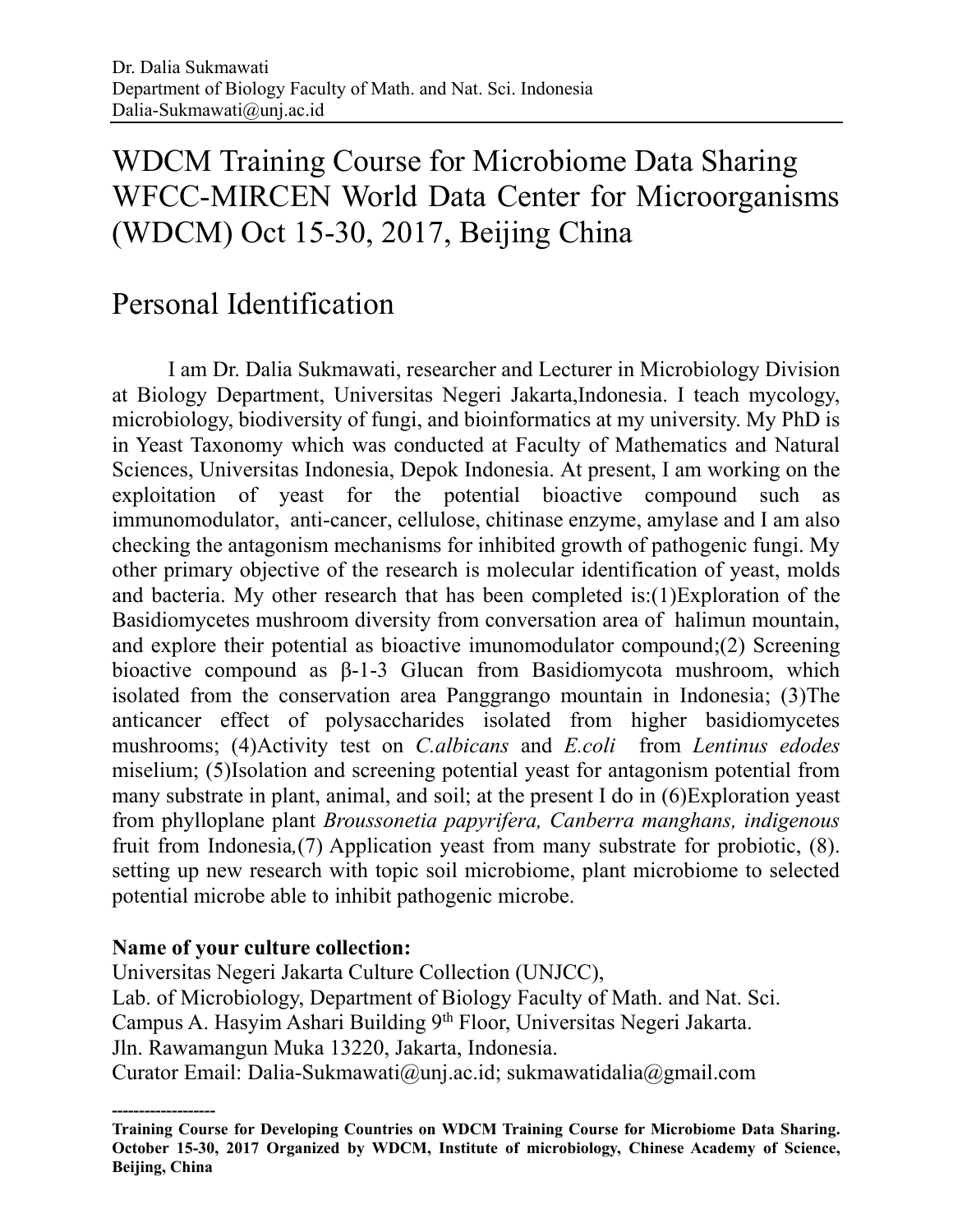### **ABSTRACT**

Microbes constitute the largest biomass on the earth (Bacteria, Archaea and Eukaryotes). The microbial biodiversity is regarded as a special feature for beneficial with specific characteristic product. Discovery of new microbial taxa or strains need to preserve to make them accessible to other researchers for research, teaching and for biotechnological exploitation. Training Course for Developing Countries on WDCM Training Course for Microbiome Data Sharing. October 15-30, 2017 at the center for microbial resource and bid data, Institute of Microbiology, Chinese Academy of Sciences (IMCAS) supported by Bureau of International Co-operation Chinese Academy of Science, is a good initiative to bring the culture collections on single platform from the developing countries and help them sharing database with WFCC/WDCM. This training course to acquire knowledge on microbial culture collection around the world, microbiome data and data standards in this area and update our information regarding the main databases including WFCC and CCINFO, GCM on-line catalogue, taxonomic rules and regulation and required ISO certificate and Bioinformatics in general. The relatively long period of this training course provides participants with the opportunity of communication between scientific groups in different countries. Training course organized by WDCM, Institute of Microbiology, Chinese Academy of Science is a good initiative to bring the culture collections on single platform from the developing countries and help them sharing database with WFCC/WDCM.

Key words: Microbial, Metagenome, WFCC.

**<sup>-------------------</sup> Training Course for Developing Countries on WDCM Training Course for Microbiome Data Sharing. October 15-30, 2017 Organized by WDCM, Institute of microbiology, Chinese Academy of Science, Beijing, China**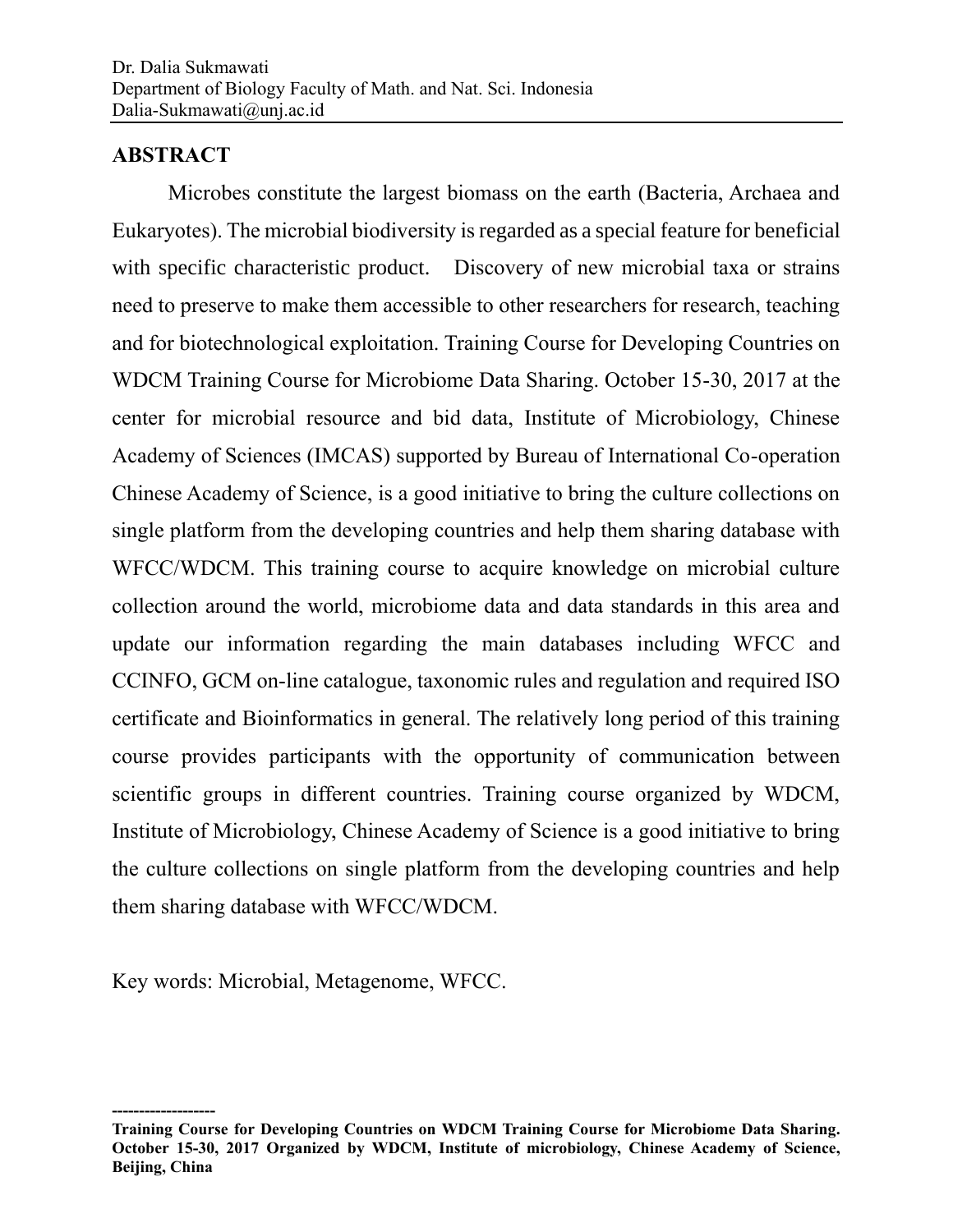#### **1. Brief Introduction of Your Culture Collection.**

The collection was founded on 2014 and be a member of WFCC (World Federation of Culture Collections (WDCM) in 2017. Collection has currently containing strains of yeast, filamentous fungi and bacteria that can be handled in Biosafety level 1 or 2 facilities (Risk Group 1 or 2).

The collection performs of Universitas Negeri Jakarta Culture Collection (UNJCC) is culture collection with aims to maintain, manage, and explore potential of Indonesian indigenous yeasts, fungi, and bacteria for teaching material, industry and environment (Fig 1). UNJCC also aspires to provide strains for researcher and teaching laboratories. The laboratory is equipped with freezer, refrigerated centrifuge, laminar air flow, phase-contrast microscope, PCR, autoclaves and incubators. For long term preservation, two techniques we are applied i.e. mineral oil, glass beds methods, and freezing. Objective is to establish and maintain a microbial culture collection center using a good system; to provide safe deposition of microbial cultures for Indonesian, lecturer, researchers and industries; to stimulate and support the study and research work related to microbial diversity and taxonomy in UNJ.

Our Research Area in CC are: (1) Microbial Diversity and Ecology (Exploration of Biodiversity; Microbial systematics; Ecological study: microbial community structure, host-microbe interaction) and Bioprospecting; (2) Bioprospecting (enzyme, biocontrol, and bioremediation) (Fig 2.)

Research projects developed by UNJCC staff or in collaboration with research groups of the host laboratory are largely focused on a polyphasic approach (using complementary molecular characterization) aiming at the phylogenetic study, identification and typing, and functional characterization of various microorganism

**<sup>-------------------</sup> Training Course for Developing Countries on WDCM Training Course for Microbiome Data Sharing. October 15-30, 2017 Organized by WDCM, Institute of microbiology, Chinese Academy of Science, Beijing, China**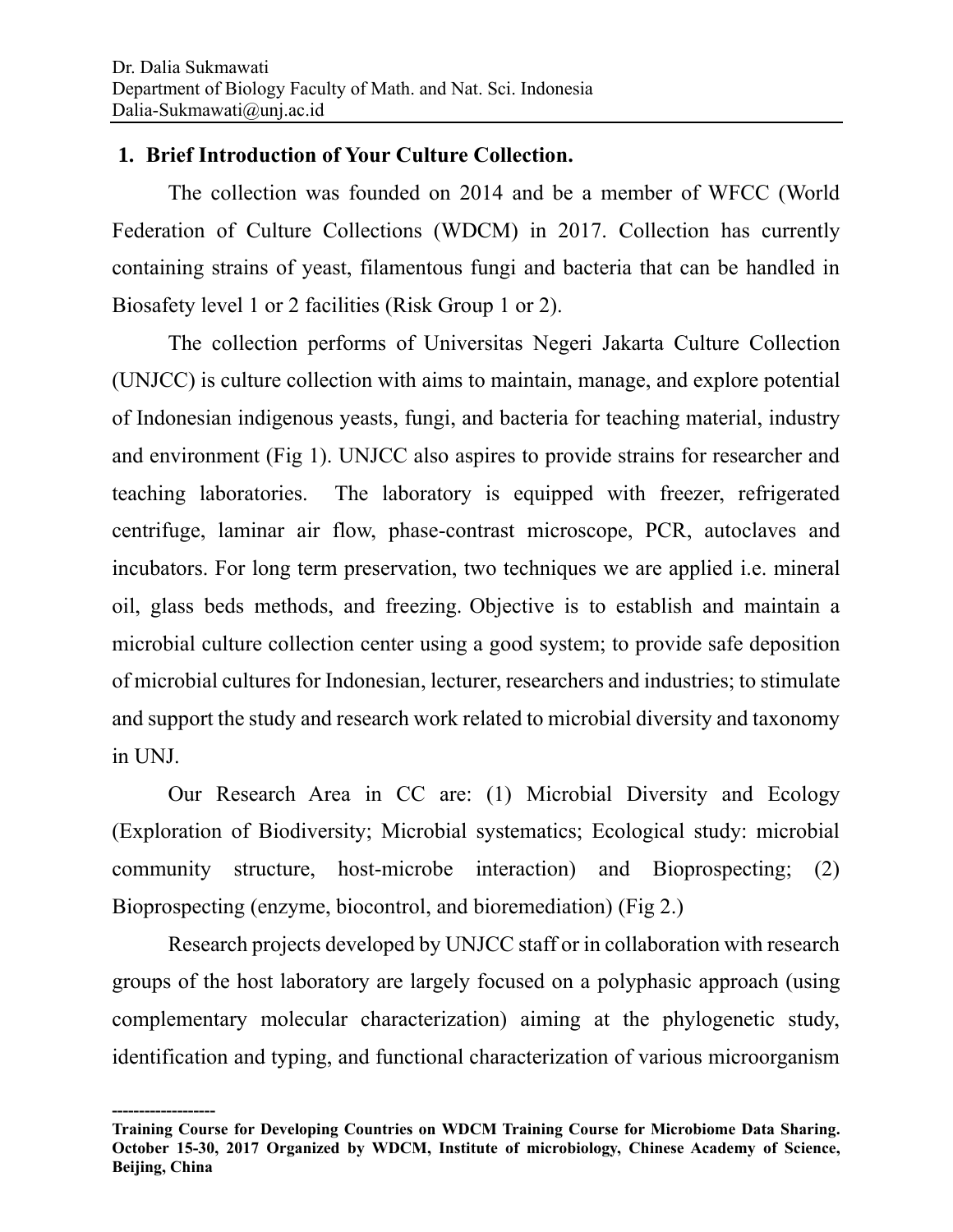groups, in the frame of:

- Exploration of yeast, fungi and bacteria biodiversity from marine water and sediment.
- Exploration of yeast, fungi and bacteria biodiversity from soil.
- Exploration of yeast biodiversity from Botanical Garden.
- Exploration of bacteria biodiversity for surfactant.
- Exploration of yeast biodiversity from phylloplane plant *Broussonetia papyrifera, Canberra manghans*, flowers and indigenous fruit from Indonesia source.
- Exploration of the Basidiomycetes mushroom diversity from conversation area of Halimun mountain, and explore their potential as bioactive imunomodulator compound.
- Studies on the potential of yeasts from mangrove ecosystem in antagonism agent for inhibit pathogenic fungi produce aflatoxin AFB1 (*Aspergillus flavus*).
- The Potential of *Rhodotorula mucilaginosa, Rhodotorula glutinis* as carotenoid biomass.
- The potential of mycocin-potential yeasts as: Killer of *Candida albicans.*
- Bio preservatives for food products.
- Biocontrol against pathogenic fungi on agricultural plants and crops.
- Screening bioactive compound as β-1-3 Glucan from Basidiomycota mushroom, which isolated from the conservation area Panggrango mountain in Indonesia.
- The anticancer effect of polysaccharides isolated from higher Basidiomycetes mushrooms.

**<sup>-------------------</sup> Training Course for Developing Countries on WDCM Training Course for Microbiome Data Sharing. October 15-30, 2017 Organized by WDCM, Institute of microbiology, Chinese Academy of Science, Beijing, China**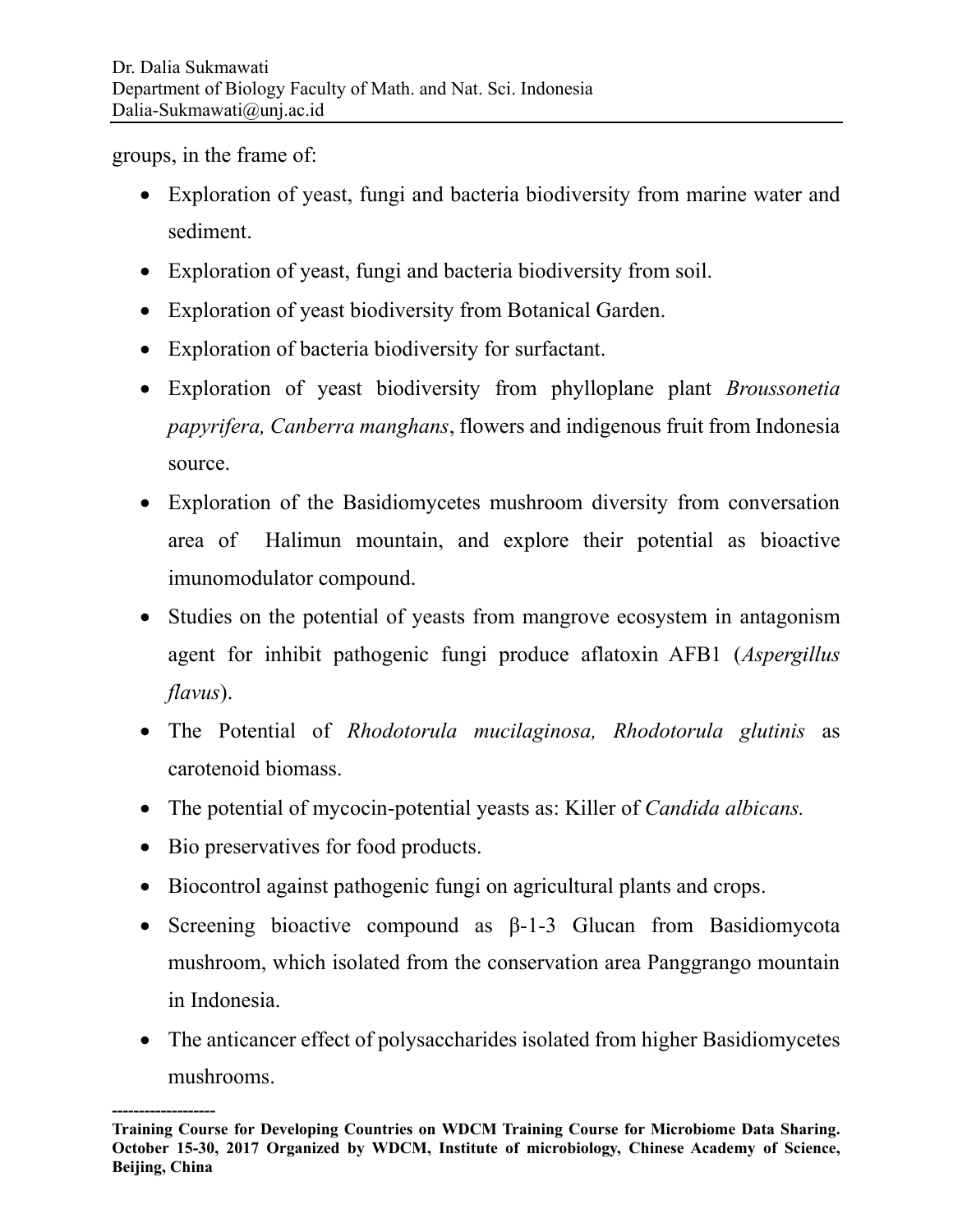- Activity test on *C.albicans* and *E.col*i from *Lentinus edodes* miselium.
- Isolation and screening potential yeast for antagonism potential from many substrates in plant, animal, and soil.
- Application yeast from many substrates f*or* probiotic in chicken gut.
- Screening and evaluation of probiotic microorganisms from fermented food and dairy product.
- Screening and production of microbial enzyme including cellulose, amylase, Chitinase, and protease, etc.



Fig 1. The collection of yeast and fungi isolates at UNJCC

**<sup>-------------------</sup> Training Course for Developing Countries on WDCM Training Course for Microbiome Data Sharing. October 15-30, 2017 Organized by WDCM, Institute of microbiology, Chinese Academy of Science, Beijing, China**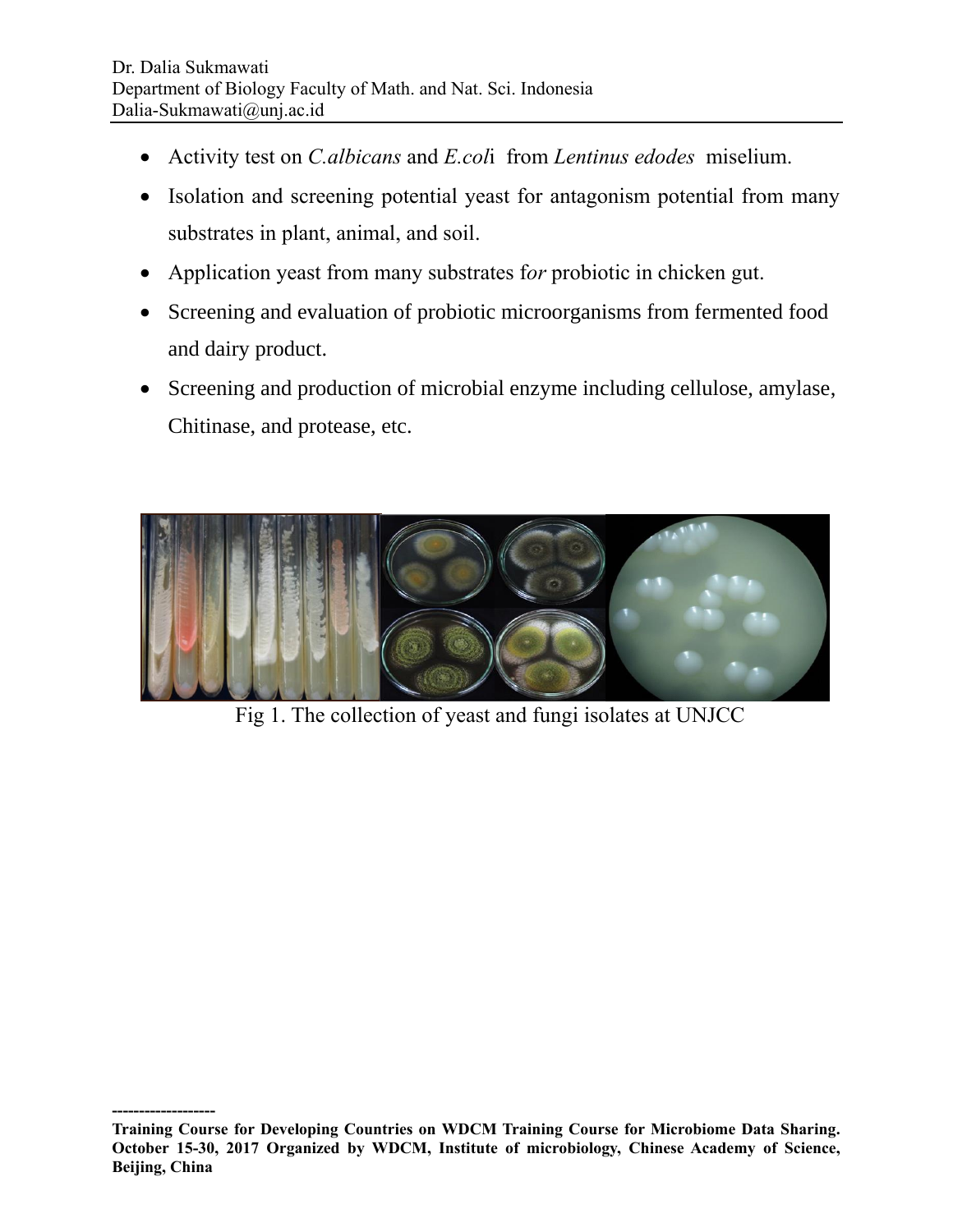

## Fig 2. The potential of yeast isolates produces amylase and as biocontrol from UNJCC

### **2. Benefit from The Training Courses.**

The workshop give me provide me an in-depth knowledge on recent advances in the field of mycology. Training will also enrich my expertise in the field of recent technologies like metagenome and genome sequencing which will be helpful for me to share this knowledge with my colleagues and students at the university, attending this training will give me an insight into the details and idea of how to maintain collection in the laboratory conditions (Fig 3).

**<sup>-------------------</sup> Training Course for Developing Countries on WDCM Training Course for Microbiome Data Sharing. October 15-30, 2017 Organized by WDCM, Institute of microbiology, Chinese Academy of Science, Beijing, China**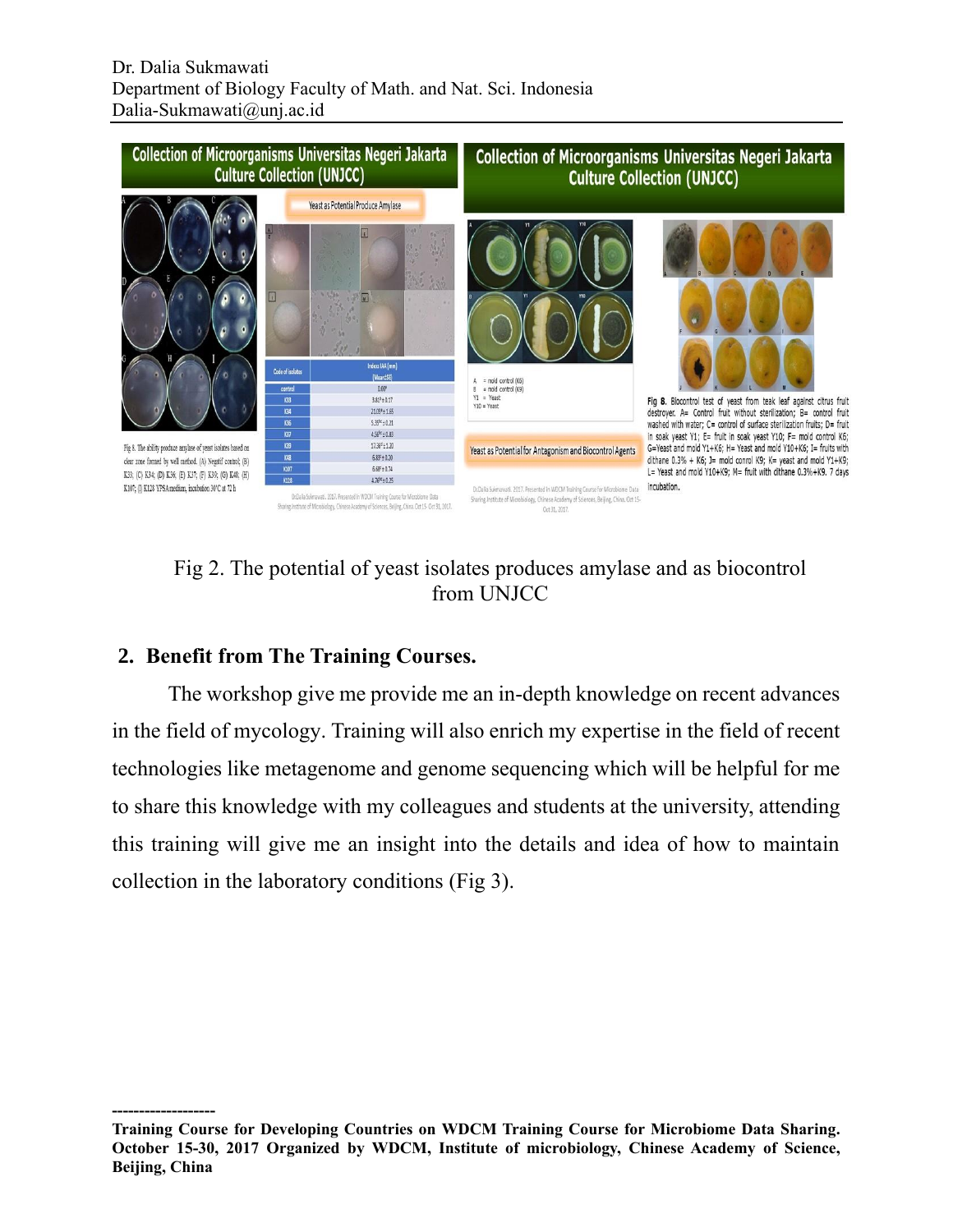

Fig 3. Presentation UNJCC in WDCM Training Course for Microbiome Data Sharing. October 15-30, 2017

Also, The WDCM training courses give us knowlagent about Global catalogue of microorganisms, the information about collaboration in change international student, overview of global mycological databases, data standards microbial resources, BSL3 laboratory, microbiome data analysis, 16S rDNA sequences based taxonomy identification, and the important thing to get information to collaboration and visiting CGMCC and this course will be a good media for exchange information and make a new collaboration with other CC in around the others country. That attending this training will be very useful to boost up my career and our CC can become good in management and preservation method. This course will be a way for us to develop expertise.

**<sup>-------------------</sup> Training Course for Developing Countries on WDCM Training Course for Microbiome Data Sharing. October 15-30, 2017 Organized by WDCM, Institute of microbiology, Chinese Academy of Science, Beijing, China**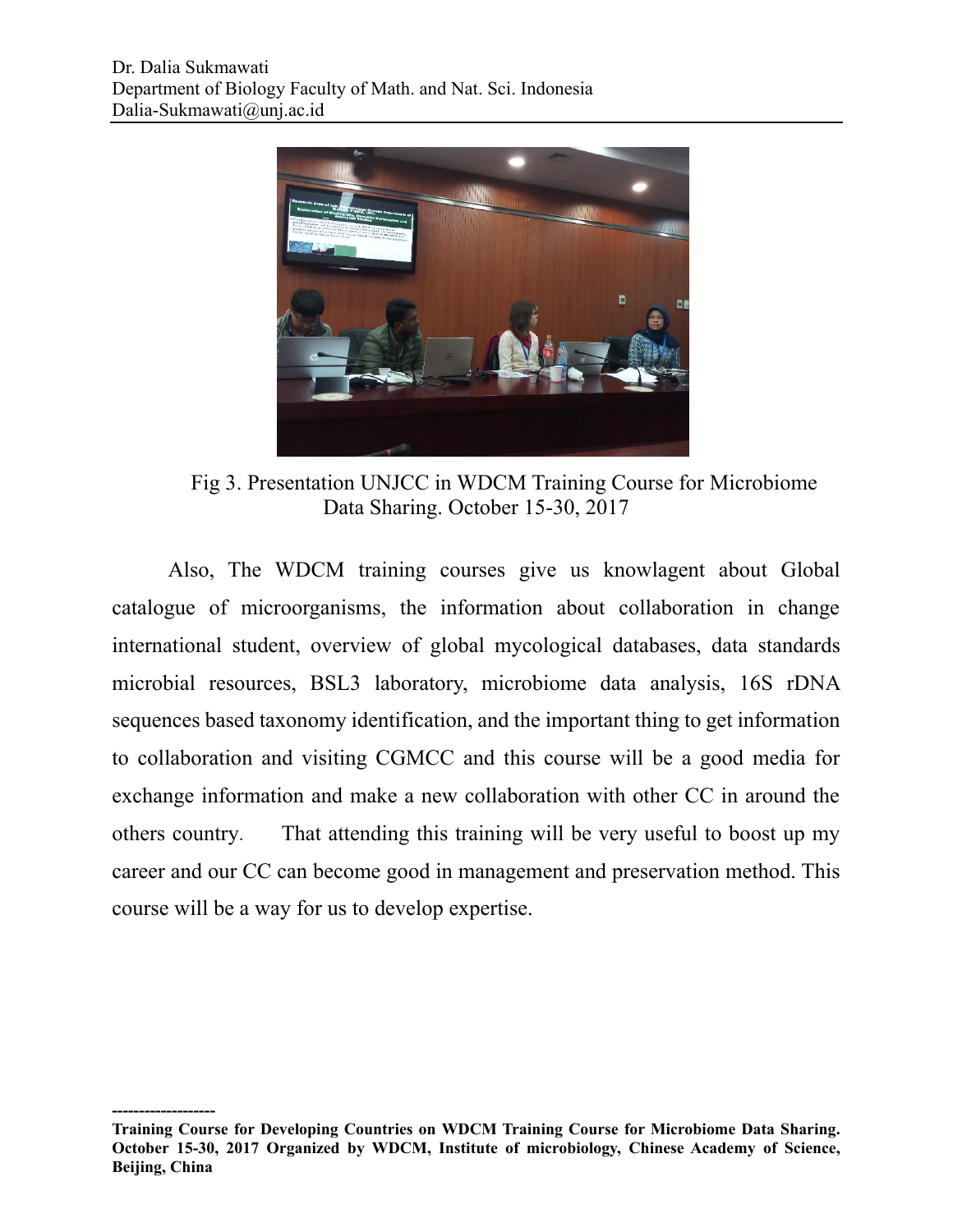#### **3. Suggestion on WDCM Work.**

WDCM should continue the effort of up grading data and built up research in microbiome at the culture collection around the world. It also should search for the strategies to support the small culture collection through financial sponsorship, collaboration and joint project and outsourcing services. I give some advice for the next course it will be better if some data practice will do with hand on, and give lecturer to analysis some metadata for metagenome data analysis. Also it would be very useful if you can introduce a short description for each of the following terms: ORDERS, DEPOSITS and MTA, how to software in metagenomic analysis is works , so as all of database users (the beginner ones and those from very small collections, especially) to know what should be uploaded, it will very helpful for us.

#### **4. Comments or Suggestion on The Training Courses.**

First, I am very thankful for the opportunity which WDCM offered me; participating at this training course was a real chance to get familiarized with data management, metagenome, so mandatory for curators. I would like to express my gratitude to WDCM and Bureau of international cooperation Chinese Academy of Science and Dr. Juncai Ma, Dr. Lihuan Wu and Miss Jianyuan Zhang for providing the opportunity of my participation in the Training Course, and also for sponsorship of the accommodation during the training course in Beijing. In my opinion, Bioinformatics, metagenomics and whole genome sequence analysis are very popular topic in modern microbiology. Hand on training to analyses data related to the recent molecular technologies would be very useful for participants.

**<sup>-------------------</sup> Training Course for Developing Countries on WDCM Training Course for Microbiome Data Sharing. October 15-30, 2017 Organized by WDCM, Institute of microbiology, Chinese Academy of Science, Beijing, China**